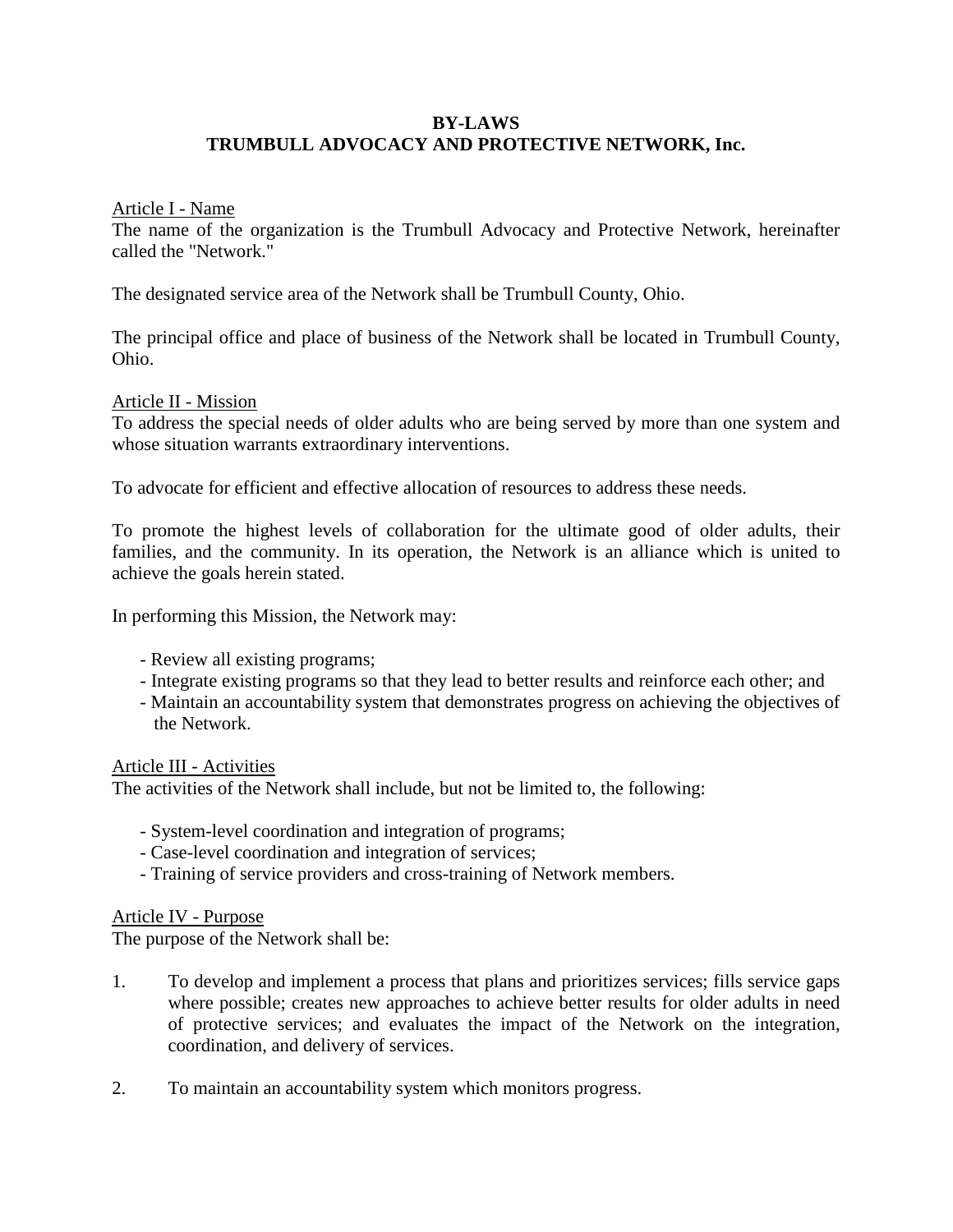3. To participate in the development and implementation of countywide, comprehensive, coordinated, multi -disciplinary, interagency system for older adults and their families.

### Article V - Guiding Principles

Vision Statement: We envision an interdependent Network where each individual member contributes to the Network's success, while the Network supports the programs and services of each individual member. We envision a Network that manages finite community resources effectively, constantly seeking improvements, responding to diverse needs across all segments of the community, and helping individuals, families and organizations achieve their potential.

The Network will strive to maintain the following guiding principles:

- 1. Affirm the Trumbull County community as part of the solution to the needs of older adults.
- 2. Provide that families are partners in both defining issues as well as solutions.
- 3. Strive to improve the self-worth of older adults through an analysis of their strengths and weaknesses.
- 4. Remain culturally sensitive in the provision of individualized services.
- 5. Meet the needs of older adults by utilizing the least restrictive community-based services in the most cost-effective manner.
- 6. Promote community awareness and involvement in the various systems that provide services to older adults.

### Article VI - Membership

### *Section A:*

All public systems with mandates that include high-risk older adults and their families in Trumbull County.

Agencies that are funded by the public systems and/or provide services to high-risk older adults and their families.

The Chief Executive Officer of each agency shall be required to serve as the agency's representative to the Network. An agency designee may be acceptable to the Network if such designee has full authority to represent and bind their agency in matters of programs, policies, and financial matters, which could be beneficial to the mission, purpose, principles, policies and plans, of the Network. Each non-profit/governmental member organization will be entitled to one vote per agenda item regardless of the number of representatives they have present. Associate members are not permitted to vote.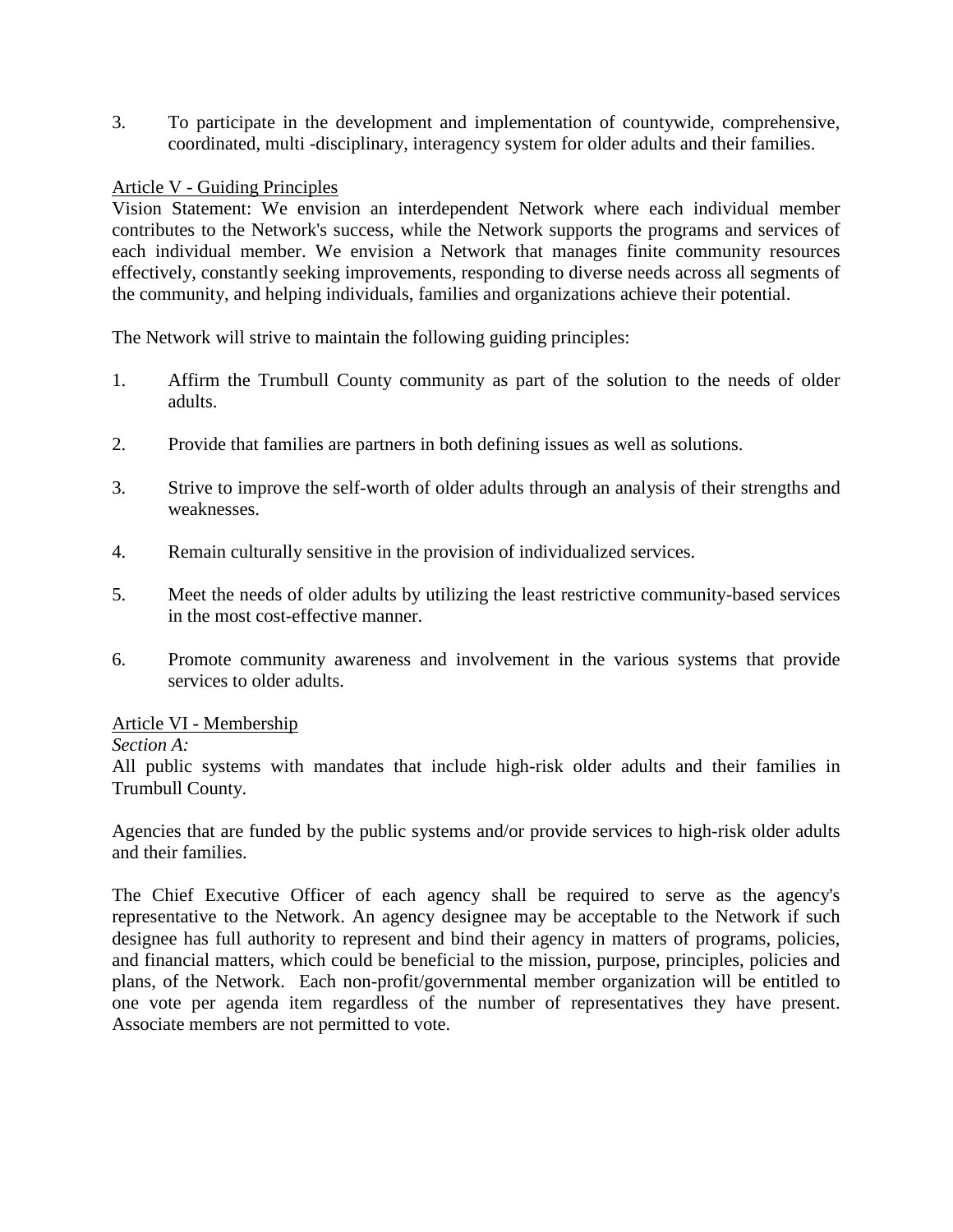#### *Section B - Network Meetings:*

The Network shall meet to share information; receive special oral and written presentations; organize community forums; share grant opportunities; organize, participate in, and oversee needs assessments; and coordinate and collaborate with programs for older adults and their families. The Network shall be the clearinghouse of information about older adults and their families in the community. Any member who would like to recommend a topic for the agenda may contact the Chairperson or Executive Director/Coordinator for inclusion of this topic.

Network success is dependent on the support and attendance of all members. TAPN normally holds a total of 14 meetings a year (not counting trainings and networking opportunities). Any member that does not attend at least three of these meetings may be removed from the membership roster. A Full Network vote will be required to remove a member from the membership roster.

#### *Section C – New Members:*

All potential members will complete an *Application for TAPN Membership* and submit it to the TAPN Chair and Executive Director/Coordinator for review. The mission of the applying agency/organization must be compatible with the mission of TAPN. Following acceptance of that application, the applicant will be granted permission to attend TAPN events and trainings, as a guest, while awaiting a Full Network vote. At the next regularly scheduled Full Network quarterly meeting following the completion of the below requirements, the members will hear a brief presentation from the applicant(s) and either accept or decline membership to the Full Network by a majority vote. If approved for Full membership, the new member will then complete a *Declaration of Agency Membership* form, be added to the official TAPN roster and be invited to the next regularly scheduled Full Network quarterly meeting. If the application is declined by the Full Network, the organization will not be permitted to join TAPN at that time. Throughout this process, TAPN will make every effort to keep the prospective member informed as to the status of their application.

All new applicants to TAPN must be an established organization within Trumbull County having served seniors in our community for at least 18 months. Each new applying organization must also be sponsored by two current members whose signatures must appear on their application. All organizations considering TAPN membership must attend two Full Network meetings before the Full Network can vote on their membership application.

Community businesses/organizations that are neither non-profit nor governmental entities may apply to join TAPN as "Associate Members". Increased scrutiny will be applied to the review of these applicants. If accepted for membership (through the process described above), they will be invited to attend and participate in all discussions at all TAPN Full Network meetings and trainings and they may serve on TAPN committees. The purpose of their attendance, like that of all TAPN Full Network members, will be to provide input intended to improve senior services throughout Trumbull County from the perspective of their unique specialty area. However, in keeping with the altruistic focus of TAPN's work, the shared responsibility for community resources held by the non-profit and governmental agencies and the differences in the regulations/certifications applied to the for-profit sector, these "associate members" will not be permitted to vote.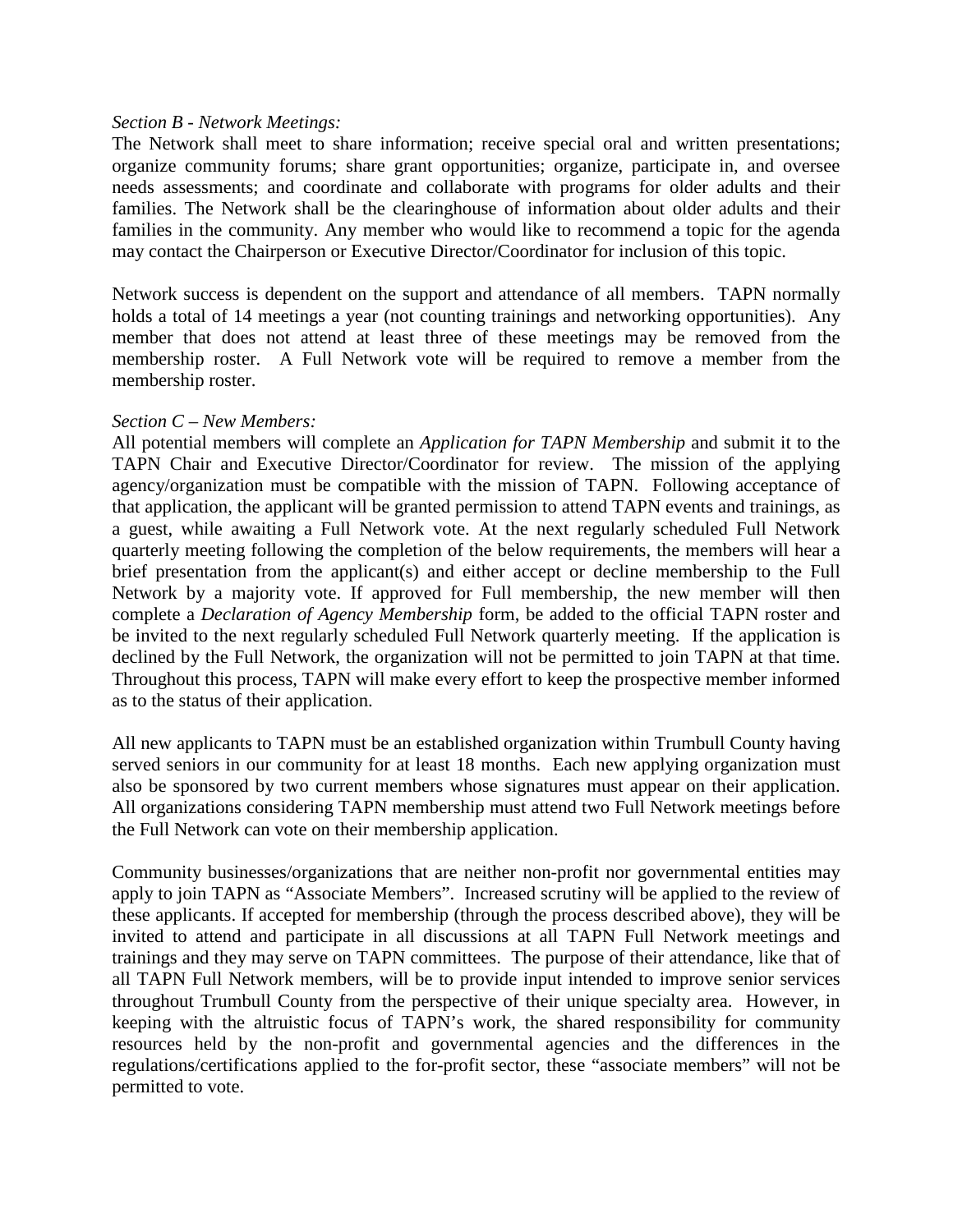# *Section D – Organizational Support:*

All members are expected to help support the operation of TAPN. However, there are many ways to meet that obligation. Although members are encouraged to become as involved in TAPN as their situation allows, each member organization is expected to participate in one or more of the following ways:

- An annual monetary membership contribution
- Present at least one CEU certified Senior Focus Series session
- Give at least one 15-20 minute presentation on your agency's area of expertise to a TAPN Full Network or Clinical Committee meeting
- Provide clerical support/printing assistance for at least one event (Full Network meeting, Cross Training, etc.)
- Provide other in-kind support to TAPN operations (meeting/event space, meeting/event refreshments, etc.)

# Article VII - Officers

### *Section A:*

The officers of the Network shall be a Chairperson and a Vice Chairperson. These two officers will be selected from and be recommended by the Executive Board and ratified by a vote of the Network.

# *Section B:*

Officers shall serve a two (2) year term on a calendar year basis.

### *Section C:*

Vacancies in any office of the Network may be filled at any regular meeting or at a special meeting called for that purpose.

### *Section D:*

Officers of the Network shall have such powers and duties as generally pertain to their respective offices, and such further powers and duties as from time-to-time maybe conferred by the Network, including, but not limited to, the following:

### 1. Chairperson

Preside at all meetings, appoint committees and serve as ex-officio member; represent and act on behalf of the Network as authorized; and exercise other such duties as may pertain to the office. The Chairperson shall render final approval of the agenda for each Network and Executive Board meeting.

# 2. Vice-Chairperson

Exercise the authority and fulfill the duties of the Chairperson in the Chairperson's absence; and exercise such other duties as may be assigned by the Chairperson.

### *Section E:*

### Administrative Officer

The Network may appoint an Administrative Officer from its members who may perform administrative and fiscal functions as proscribed by the Network. The appointment of the Administrative Officer shall be at the pleasure of the Network.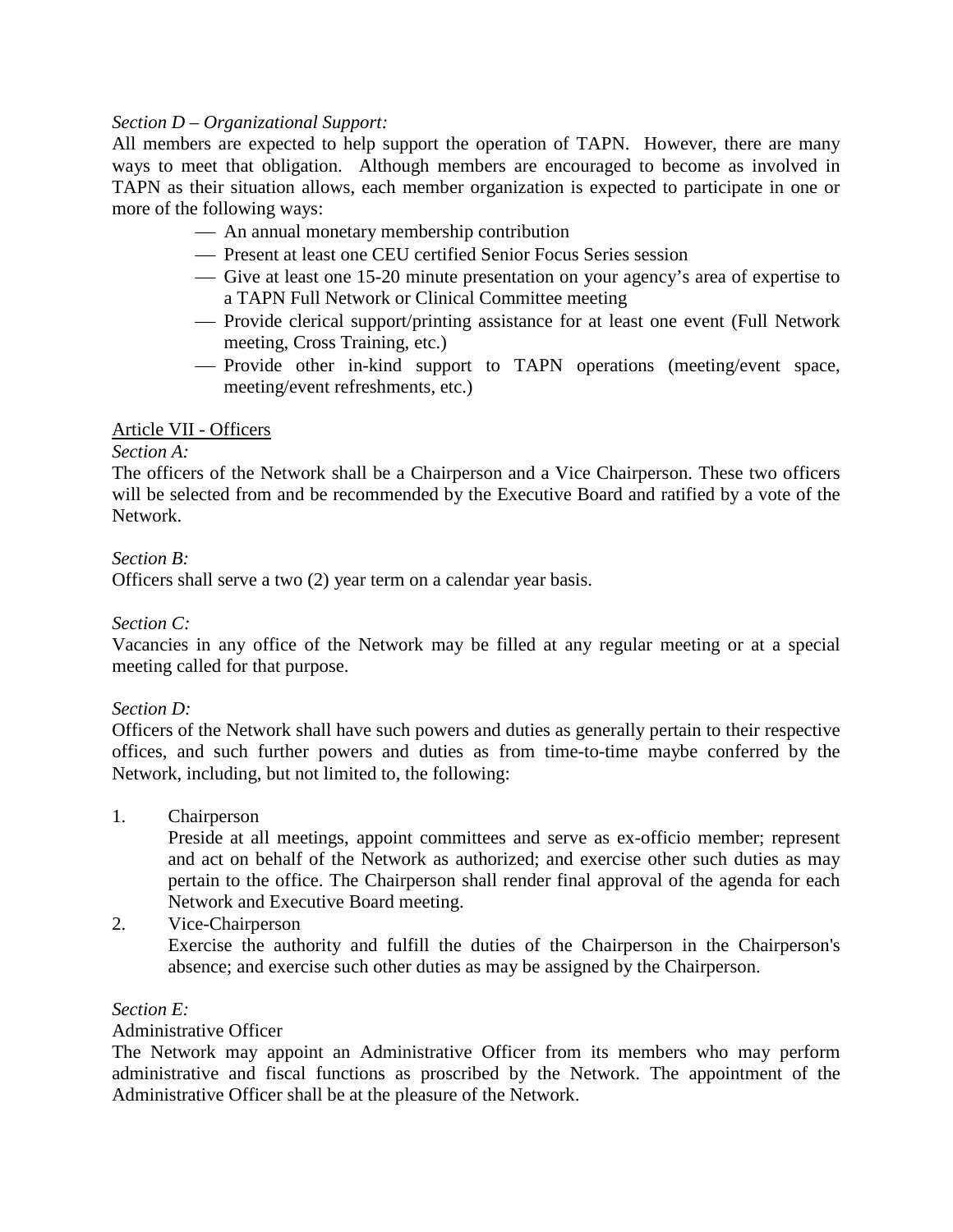### Article VIII - Executive Board

The Executive Board shall consist of specific members who facilitate the Network operations. These members shall meet, as required, to prepare items for consideration by the Network.

#### *Section A - Membership*:

The Executive Board shall include the following entities or their successors/assignees appointed with Board approval:

- Area Agency on Aging 11;
- Compass Family and Community Services;
- SCOPE;
- Guardianship and Protective Services, Inc.;
- Trumbull County Mental Health and Recovery Board;
- Trumbull County Board of Developmental Disabilities;
- Trumbull County Commissioners;
- Trumbull County Department of Job and Family Services;
- Trumbull Metropolitan Housing Authority;
- Trumbull County Probate Court;
- Valley Counseling Services

#### *Section B - Responsibilities:*

The Executive Board, in the absence of specific direction from the Network, shall have and exercise all powers of the Network in the conduct of the Network's business and affairs. Executive Board responsibilities include, but are not limited to, conducting interim business, and resolving the Network's disputes. Letters of support may be endorsed by the Executive Board for members in good standing.

#### *Section C - Confidentiality:*

Because of the Executive Board's responsibilities in case management, all members of the Executive Board are subject to an unconditional requirement to maintain confidentiality regarding protected health information in accordance with HIPAA. All Executive Board members must sign a Pledge of Confidentiality upon beginning their duties. Any breach of confidentiality may result in removal by an affirmative vote of the majority of members at any meeting of the Executive Board called for that purpose.

#### *Section D - Notice, Agenda, Minutes:*

The Executive Board shall apply due diligence in providing electronic notice, agendas and minutes to all Full Network members for all Full Network meetings, including special meetings or changes in meeting dates, times, and locations. In addition, Minutes for all other TAPN meetings, including meetings of the Executive Board and Clinical Committee, are available to all TAPN members upon request to the Executive Director/Coordinator.

### *Section E - Network Budget, Administrative Report:*

The Executive Board shall establish an annual administrative/operating budget for the Network. It shall perform the primary oversight function by reviewing complete and periodic financial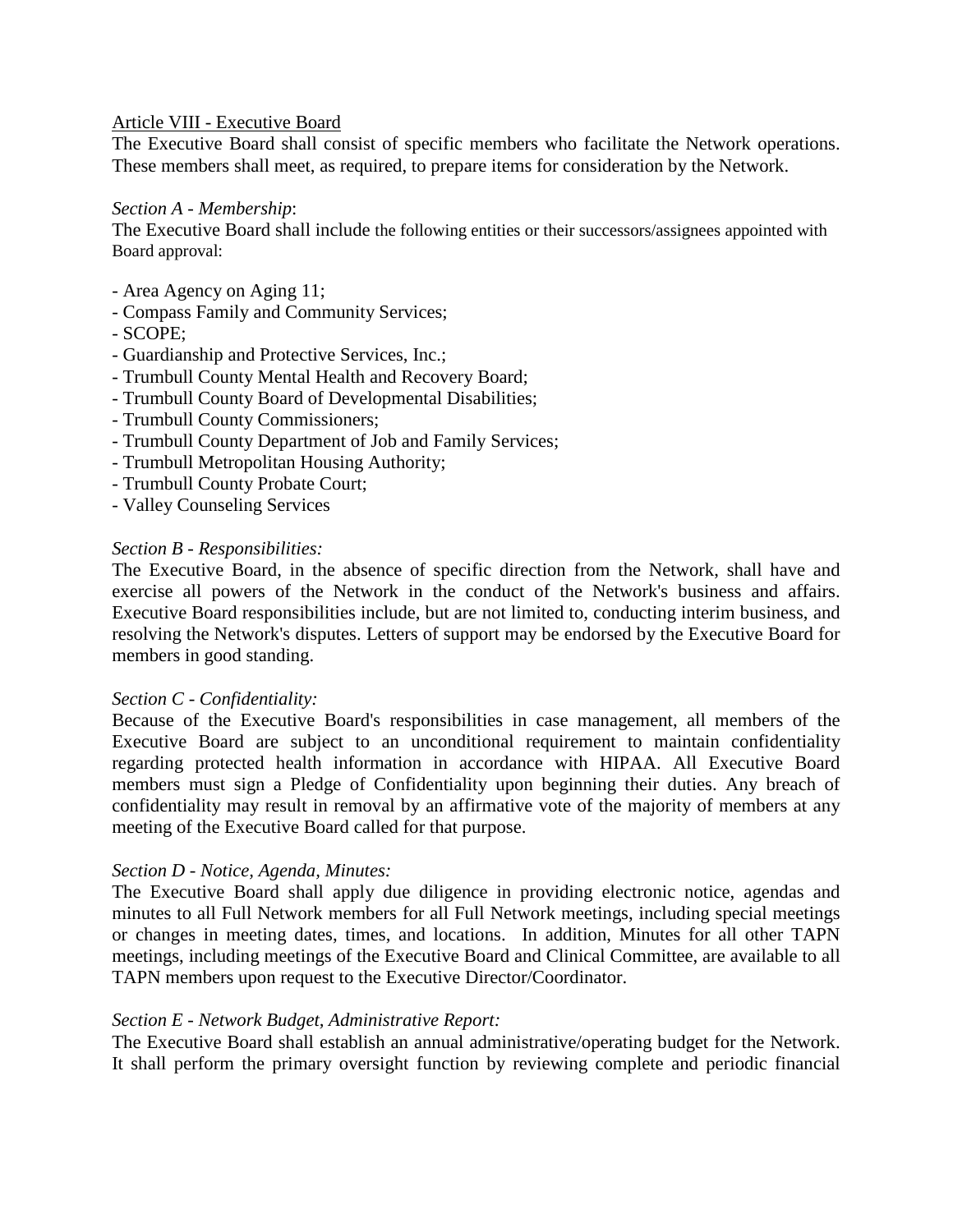statements and reports prepared by the Coordinator/Executive Director and/or Administrative Officer.

Article IX - Network Coordinator/Executive Director

### *Section A:*

The Executive Board may hire/contract a Network Coordinator/Executive Director to run its day-to-day operations. The Coordinator/Director shall have no vote or membership on the Executive Board or the Network. The Coordinator/Director, with the approval of the Network, will supervise any other staff.

# *Section B:*

The Coordinator/Director may serve as the recording Secretary for the Network and record all minutes of Executive Board and Full Network meetings.

# *Section C:*

The Coordinator/Director may hold the official records of the Network, which shall include meeting agendas, meeting minutes, contracts, and correspondence.

# *Section D:*

The Coordinator/Director may organize and write grants on behalf of the Network. With approval of the Executive Board, the Coordinator/Director may be available to organize and/or write grants for and on behalf of member agencies.

### *Section E:*

The Coordinator/Director may prepare for the Network's approval a packet which shall be comprised of a summary of the financial report, grant reports, and notices of meetings/events.

### *Section F:*

The Executive Board may oversee the general activities and planning functions of the Coordinator/Director. The Chairperson may directly supervise the Coordinator/Director on a day-to-day basis.

### *Section G:*

The Chairperson, Vice Chairperson and the Administrative Officer may conduct an annual performance review of the Coordinator/Director and establish a written contract between the Coordinator/Director and the Network. The Executive Board shall have final approval of such contract.

### Article X - Meetings

### *Section A:*

The Network shall meet quarterly or more frequently as needed.

### *Section B:*

The Executive Board shall meet no less than once a year. The officers shall meet as needed or at the request of any officer or the Director/Coordinator. All Board members shall be notified of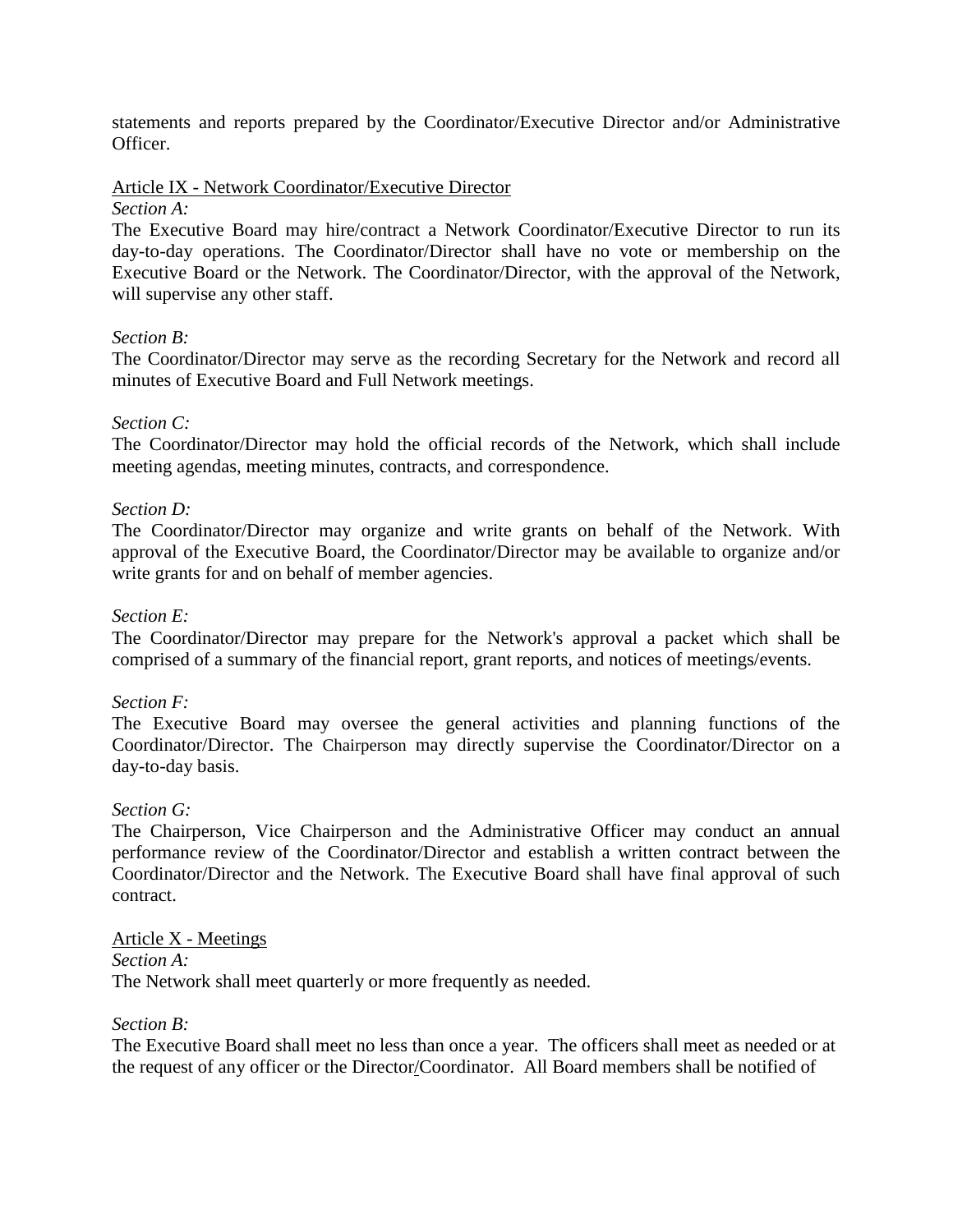meetings in advance by reasonable methods, including, but not limited to notification by electronic mail.

# *Section C:*

All votes taken at a Full Network meeting will stand as documented in the minutes unless contested by a member not in attendance, in writing, to the Director/Coordinator or Chairperson within thirty days from the distribution of the minutes. Organizations are members, not individuals. Therefore, only members without a representative in attendance at said meeting will be able to contest a vote. If contested, the vote will be open to electronic voting by absent members until a simple majority of the total membership is reached.

# *Section D:*

A quorum for Executive Board meetings shall be declared when a simple majority of members are present.

# Article XI – Committees

# *Section A – Operating Committees*

# A. Clinical Committee

 The primary goal of this committee will be to provide a forum for the service systems to manage the most challenging older adult high-risk cases. The secondary goal will be to identify barriers to service delivery and offer possible solutions to the TAPN Executive Board.

### B. Training Committee

The primary function of this committee shall be to identify the senior service training needs of the system or community and design and implement appropriate programs to meet those needs.

### *Section B - Ad Hoc Committees:*

- 1. The Network may establish additional committees for specific purposes to serve for a limited time. Ad Hoc Committees shall not serve for more than twelve months without reauthorization by resolution of the Network. A potential Ad Hoc Committee may be Finance/Fund Development. The primary function of this committee may be to identify and pursue funding options for the operation of TAPN and future special projects. This committee may also collect and maintain data necessary to apply for such funding.
- 2. Ad Hoc Committees will provide any reports or updates required by the Network or Executive Board.

### Article XII - Contracts

The Network may enter into any and all contracts with member agencies and/or other agencies for the purpose of receiving/providing funding for the provision of services. Such contracts shall be approved by the Executive Board. Approval of all contracts shall be by two-thirds (2/3) approval of the Executive Board. All contracts shall be monitored by the Executive Board and the Network.